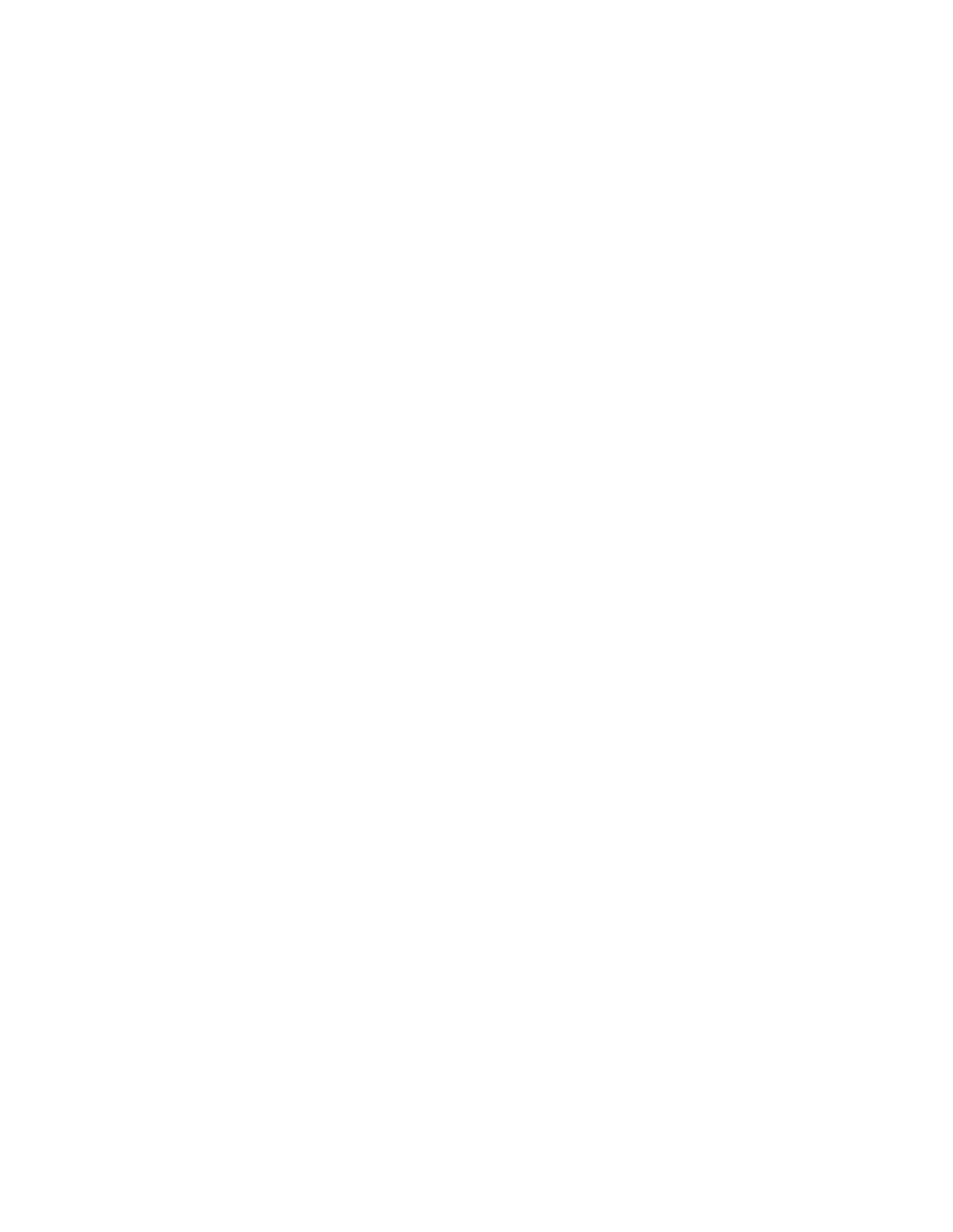# Particle Gibbs with Ancestor Sampling for Identification of Tire-Friction Parameters

Karl Berntorp <sup>∗</sup> Stefano Di Cairano <sup>∗</sup>

<sup>∗</sup> Mitsubishi Electric Research Laboratories, Cambridge, MA 02139 USA (e-mail: karl.o.berntorp@ieee.org).

Abstract: Particle Gibbs with Ancestor Sampling (PGAS) is a particle Markov chain Monte Carlo method (PMCMC) for Bayesian inference and learning. PGAS conditions on a referencestate trajectory in the underlying particle filter using ancestor sampling. In this paper, we leverage PGAS for identification of cornering-stiffness parameters in road vehicles only using production-grade sensors. The cornering-stiffness parameters are essential for describing the motion of the vehicle. We show how PGAS can be adapted to efficiently learn the stiffness parameters by conditioning on the noise-input trajectory instead of the state trajectory. We verify on a three-minute long experimental test drive that our method correctly identifies the tire-stiffness parameters.

Keywords: Particle filter, Monte Carlo method, Friction estimation, System identification

#### 1. INTRODUCTION

Sequential Monte-Carlo methods (SMCs) (Doucet and Johansen, 2009) are a set of numerical Bayesian-inference methods aimed at estimating the posterior distribution of the state trajectory  $x_{1:T}$ , conditioned on the measurement trajectory  $y_{1:T}$  and the underlying dynamical model. Recently, SMCs have been combined with Markov Chain Monte Carlo methods (MCMCs, see (Robert and Casella, 2004)) for Bayesian inference and learning, resulting in a class of particle MCMC (PMCMC) methods (Andrieu et al., 2010). PMCMC relies on SMC to construct MCMC kernels. In the Particle Gibbs (PG) sampler, the Markov kernel is constructed by executing an SMC where one reference (state) trajectory is set a priori. To alleviate the inherent path-degeneracy problem, there has been extensions of PG including, for example, adding a backward sweep in the underlying SMC (Lindsten and Schön, 2013). Notably, PG with ancestor sampling (PGAS) constructs the Markov kernel by running a particle filter (PF), where, in each iteration, one of the particle (state) trajectories is conditioned using an additional ancestral sampling step (Lindsten et al., 2014). PMCMC and PGAS have thus far found applications in state smoothing (Svensson et al.,  $2015$ ), system identification (Schön et al.,  $2015$ ), and finance (Nonejad, 2015).

In this paper, we adapt PGAS for identification of tirestiffness parameters. The tire-road contact is what mainly generates the forces that alter the motion of a ground vehicle, and the knowledge of variables related to the tire– road interaction is essential for advanced driver-assistance systems. During normal driving, that is, far from the vehicle handling limits, the tire–road model is commonly assumed to be a static, linear relationship between force and slip with the tire stiffness defined as the proportionality constant, but to reliably determine the tire stiffness is complicated even with this simplification. Knowledge of the tire-stiffness parameters are are necessary for accurately describing the motion of the vehicle (Di Cairano et al. (2013); Berntorp et al. (2014)). The research on tire-stiffness estimation is extensive. Linear recursive regression with different types of sensor setups is a common alternative (Gustafsson, 1997; Lundquist and Schön, 2009; Lee et al., 2015), but because of the complexity of the identification problem, linear approaches are not guaranteed to provide global convergence. We have previously reported on an approach for real-time estimation of the tire stiffness (Berntorp and Di Cairano, 2016), but real-time schemes will always be more or less dependent on a good initial guess and inherently gives nonperfect estimates. In this paper we focus on the offline identification part, which can, for example, be used for providing initial estimates for real-time schemes and therefore increases robustness of the complete estimation system. The experimental results repeated in this paper indicate that PGAS can indeed correctly identify the tire stiffness using only standard, production-viable sensors in passenger vehicles.

Sometimes conditioning on the state trajectory, as is usually done in PGAS, leads to poor performance. Degeneracy arises in a number of applications, such as tracking (Gustafsson et al., 2002) and state estimation (Berntorp and Di Cairano, 2016; Berntorp, 2016). Intuitively, the reason is tied to needing the inversion of the system model is needed to update the parameters based on the state trajectory. Instead, in this paper we condition on the noise-input trajectory, which is a numerically stable and therefore more appealing approach, in certain scenarios.

Preliminaries: We consider the model

$$
\boldsymbol{x}_{k+1} \sim f_{\boldsymbol{\theta}}(\boldsymbol{x}_{k+1}|\boldsymbol{x}_k, \boldsymbol{u}_k), \tag{1a}
$$

$$
\mathbf{y}_k \sim g_{\boldsymbol{\theta}}(\mathbf{y}_k | \mathbf{x}_k, \mathbf{u}_k), \tag{1b}
$$

where  $\sim$  means distributed according to,  $u_k$  is the known input, hereafter without loss of generalization assumed zero, at time index k,  $f_{\theta}(\cdot)$  and  $g_{\theta}(\cdot)$  are the dynamics and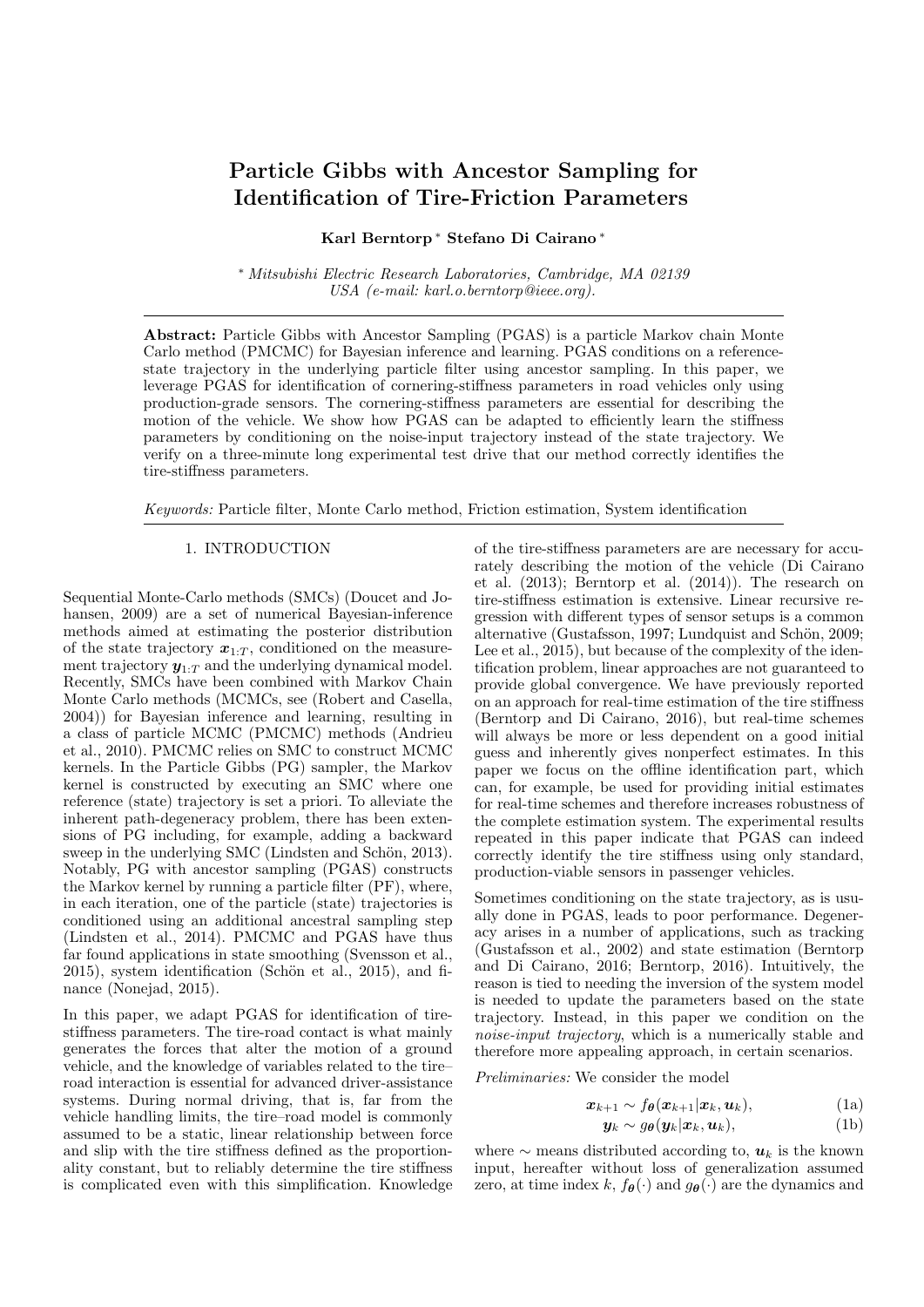measurement model, respectively, modeled as probability density functions and parameterized by the unknown vector  $\theta$ . For the ease of notation, we will sometimes write  $f_k$  for  $f_{\theta}(x_k, u_k)$ .

In this paper we focus on a particular form of (1),

$$
\boldsymbol{x}_{k+1} = \boldsymbol{f}(\boldsymbol{x}_k) + \boldsymbol{g}(\boldsymbol{x}_k) \boldsymbol{v}_k, \tag{2a}
$$

$$
\mathbf{y}_k = \mathbf{h}(\mathbf{x}_k) + \mathbf{e}_k,\tag{2b}
$$

where v is Gaussian distributed according to  $v \sim \mathcal{N}(\mu, \Sigma)$ with unknown mean  $\mu$  and covariance  $\Sigma$ , and where the process noise  $v_k$  and the measurement noise  $e_k$  can be dependent on each other. The task is to estimate the mean and covariance of the process noise based on a batch of measurements  $y_{1:T}$  and a state trajectory  $x_{1:T}$ . Note that in general all involved functions in (2) are allowed to depend on  $\theta$ .

The aim in Bayesian system identification is to model the unknown vector  $\theta$  as a random variable with some prior distribution,  $\boldsymbol{\theta} \sim \pi(\boldsymbol{\theta})$ , and learn the posterior  $p(\boldsymbol{\theta}|\boldsymbol{y}_{1:T})$ , that is, the posterior of the parameters conditioned on the observed data  $y_{1:T} = \{y_1, \ldots, y_T\}$  from time index 1 to time index  $T$ . To this end, we can estimate the joint state and parameter posterior distribution  $p(\theta, x_{1:T} | y_{1:T})$  and then exploit marginalization,

$$
p(\boldsymbol{\theta}|\mathbf{y}_{1:T}) = \int p(\boldsymbol{\theta}, \mathbf{x}_{1:T}|\mathbf{y}_{1:T}) d\mathbf{x}_{1:T}
$$
  
= 
$$
\int p(\boldsymbol{\theta}|\mathbf{x}_{1:T}, \mathbf{y}_{1:T}) p_{\boldsymbol{\theta}}(\mathbf{x}_{1:T}|\mathbf{y}_{1:T}) d\mathbf{x}_{1:T}.
$$
 (3)

Hence, to solve the Bayesian system identification problem, a feasible approach is to first compute the posterior of the parameters conditioned on the complete data  ${x_{1:T}, y_{1:T}}$  and then marginalize out as in (3).

#### 2. VEHICLE MODEL AND PROBLEM STATEMENT

We use a single-track model (Berntorp, 2014) for estimation. The states to estimate are the longitudinal and lateral velocity, and yaw rate, that is,  $\boldsymbol{x} = [v^X \ v^Y \ \dot{\psi}]^T$ . This model is commonly used for control in advanced driverassistance systems (Di Cairano et al., 2013). In general, the longitudinal and lateral tire forces are nonlinearly dependent on the wheel slip  $\kappa$  and slip angle  $\alpha$ . However, we assume normal driving conditions, meaning that the tire forces can be expressed as

$$
F^x \approx C^x \kappa, \quad F^y \approx C^y \alpha,\tag{4}
$$

where  $C^x$  and  $C^y$  are the longitudinal and lateral (cornering) stiffness, respectively. In addition, we assume small acceleration and deceleration, implying that  $F^x \approx 0$ . Inserting (4) into the equations of motion for the singletrack model, which are straightforward to derive (Berntorp, 2014), gives

$$
m(\dot{v}^Y + v^X \dot{\psi}) = C_f^y \alpha_f \cos(\delta) + C_r^y \alpha_r, \tag{5a}
$$

$$
I\ddot{\psi} = l_f C_f^y \alpha_f \cos(\delta) - l_r C_r^y \alpha_r, \tag{5b}
$$

where  $v^X$  and  $v^Y$  are the longitudinal and lateral vehicle velocity, respectively,  $\dot{\psi}$  is the yaw rate of the vehicle,  $\delta$  is the wheel angle,  $l_f + l_r$  is the wheel base, m is the vehicle mass,  $I$  is the inertia, and where subscripts  $f, r$  stand for front and right, respectively.

The slip angles are computed as

$$
\alpha_f \approx \delta \frac{v^Y + l_f \dot{\psi}}{v^X}, \quad \alpha_r \approx \frac{l_r \psi - v^Y}{v^X},
$$

The longitudinal velocity  $v^X$  and steering angle  $\delta$  are treated as known inputs. This is consistent with many navigation systems, where dead reckoning is used to decrease state dimension. In practice,  $v^X$  can be estimated using the wheel-speed sensors, transmission-shaft speed sensors, accelerometers, or a combination of them. We treat the tire-stiffness parameters as deviations from a nominal component,

$$
C^y = C_n^y + \Delta C^y,\tag{6}
$$

where  $C_n$  is the nominal value of the respective stiffness and  $\Delta C^y$  is the unknown part. The disturbance vector

$$
\mathbf{v} = \left[\Delta C_f^y \ \Delta C_r^y\right]^\mathrm{T} \tag{7}
$$

is modeled as a Gaussian random variable according to  $v_k \sim \mathcal{N}(\mu, \Sigma)$  with unknown mean and covariance. Inserting (6) into (5) and discretizing, results in

$$
\boldsymbol{x}_{k+1} = \boldsymbol{f}(\boldsymbol{x}_k, \boldsymbol{u}_k) + \boldsymbol{g}(\boldsymbol{x}_k, \boldsymbol{u}_k) \boldsymbol{v}_k, \tag{8}
$$

where  $u_k = [v^X \delta]^T$ . Thus, (8) corresponds to (2a) (or generally to  $(1a)$ ). We measure the lateral acceleration  $a_m^Y$  and yaw rate  $\dot{\psi}_m$ , forming the measurement vector  $\pmb{y}_k = [a_m^Y \; \dot{\psi}_m]^{\rm T}.$  An automotive-grade inertial sensor has a bias b, which needs to be modeled for any realistic implementation. We model the bias for the lateral acceleration and the yaw rate as a random walk,

$$
\boldsymbol{b}_{k+1} = \boldsymbol{b}_k + \boldsymbol{v}_{b,k},\tag{9}
$$

where  $v_{b,k}$  is modeled as a zero-mean Gaussian with known covariance matrix Q. The measurement model can be written as

$$
\mathbf{y}_k = \mathbf{h}(\mathbf{x}_k, \mathbf{u}_k) + \mathbf{b}_k + \mathbf{e}_k, \tag{10}
$$

which corresponds to (2b) (or generally to (1b)). A complicating factor is that the noise sources  $v_k$  and  $e_k$  are dependent on each other. To see this, note that  $a^Y = \dot{v}^Y + v^X \dot{\psi}$ can be extracted from (5a) by dividing with the vehicle mass. Hence, since we measure the lateral acceleration, the discretized version of (5) will appear in (10), and  $e_k$  can be decomposed as  $e_k = \bar{g}(x_k, u_k)v_k + \bar{e}_k$  with  $\bar{e}_k \sim \mathcal{N}(0, R)$ . The mean  $\bar{\mu}$  and covariance  $\bar{\Sigma}$  of the joint Gaussian distribution of the process noise and the measurement noise can therefore be written as

$$
\bar{\mu} = \begin{bmatrix} \mu \\ \bar{g}_k \mu \end{bmatrix},\tag{11a}
$$

$$
\bar{\mathbf{\Sigma}} = \begin{bmatrix} \mathbf{\Sigma} & \mathbf{\Sigma} \bar{\mathbf{g}}_k^{\mathrm{T}} \\ \bar{\mathbf{g}}_k \mathbf{\Sigma} & \bar{\mathbf{g}}_k \mathbf{\Sigma} \bar{\mathbf{g}}_k^{\mathrm{T}} + \mathbf{R} \end{bmatrix} . \tag{11b}
$$

Remark 1. The goal of this paper is to identify the cornering stiffness  $\{C_f^y, C_r^y\}$  subject to vehicle model (8) and the measurement model (10), where the inertial sensors have time-varying bias (9). The cornering stiffness influences the vehicle state, which is only implicitly observed through the inertial sensors. The estimation quality of the vehicle state heavily affects the identification of the noise statistics, and vice versa, by the multiplicative relation between tire stiffness and state in (5), which also implies that the process noise is state dependent. Furthermore, because of the correlation between process and measurement noise, also the measurement noise is dependent on the tire stiffness. A further complicating factor is that because we rely on inertial sensors, the measurements will be biased.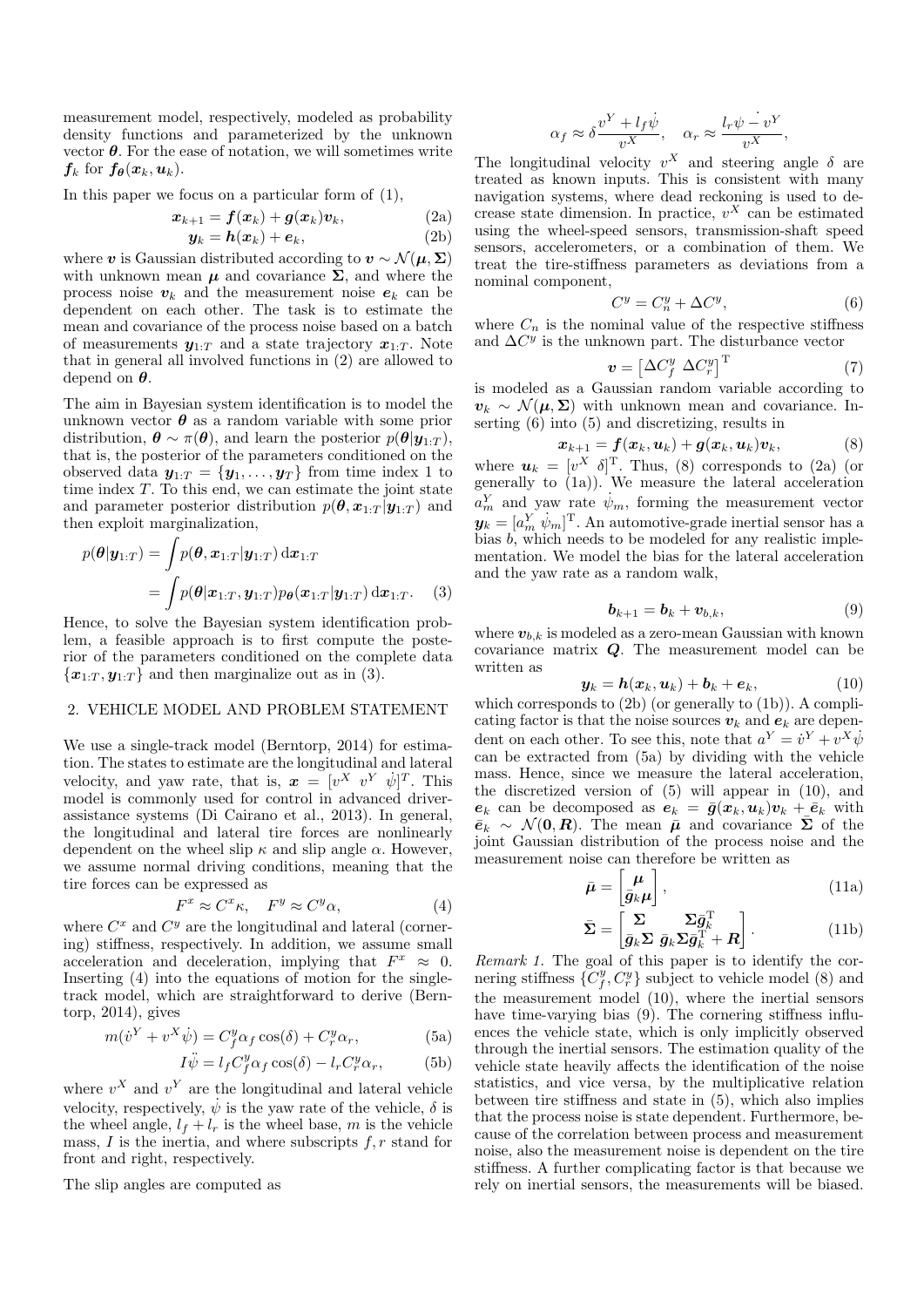The considered problem is therefore hard to solve and as pointed out in (Berntorp and Di Cairano, 2016), linear estimation techniques are likely to function well only in certain scenarios with specific settings.

#### 2.1 Problem Formulation

We formulate the problem as identifying the parameter vector  $\boldsymbol{\theta} = {\boldsymbol{\mu}, \boldsymbol{\Sigma}}$  of the mean and covariance of the tire stiffness by formulating a Bayesian system identification problem, where we estimate the posterior  $p(\theta|\mathbf{y}_{1:T})$  of the parameters conditioned on the entire measurement history by leveraging (3). We tackle this problem by approximating the joint posterior  $p(\theta, x_{1:T} | y_{1:T})$  with a PMCMC approach and then perform marginalization as in (3) to recover the stiffness estimates.

### 3. SEQUENTIAL MONTE CARLO AND MARKOV CHAIN MONTE CARLO

PFs approximate the posterior density  $p_{\theta}(\boldsymbol{x}_{1:T} | \boldsymbol{y}_{1:T})$  by a set of N weighted state trajectories as

$$
p_{\theta}(\boldsymbol{x}_{1:T}|\boldsymbol{y}_{1:T}) \approx \sum_{i=1}^{N} w_T^i \delta_{\boldsymbol{x}_{1:T}^i}(\boldsymbol{x}_{1:T}),
$$
 (12)

where  $w_T^i$  is the importance weight of the *i*<sup>th</sup> trajectory  $x_{1:T}^i$  and  $\delta(\cdot)$  is the Dirac function. The PF recursively estimates (12) by utilizing Bayes theorem through the equation

$$
p_{\theta}(\boldsymbol{x}_{1:T}|\boldsymbol{y}_{1:T}) = \frac{g_{\theta}(\boldsymbol{y}_k|\boldsymbol{x}_k)p_{\theta}(\boldsymbol{x}_{1:T}|\boldsymbol{y}_{0:T-1})}{p_{\theta}(\boldsymbol{y}_T|\boldsymbol{y}_{0:T-1})}.
$$
(13)

By introducing a proposal density for generating the samples  $\{\boldsymbol{x}_T^i\}_{i=1}^N$ ,

$$
\boldsymbol{x}_T \sim q_{\theta}(\boldsymbol{x}_T | \boldsymbol{x}_{T-1}, \boldsymbol{y}_T), \tag{14}
$$

combining (12) and (13) leads to the importance weight

$$
w_T^i = w_{T-1}^i \frac{g_\theta(\boldsymbol{y}_T|\boldsymbol{x}_T^i) f_\theta(\boldsymbol{x}_T^i|\boldsymbol{x}_{T-1}^i)}{q_\theta(\boldsymbol{x}_T^i|\boldsymbol{x}_{T-1}^i, \boldsymbol{y}_T)}.
$$
(15)

In practice, PFs suffer from path degeneracy, which implies that  $(12)$  will be a poor approximation for any finite N and large  $T$ . This arises because of the (necessary) resampling step inherent in the PF. Resampling removes particles with low weights and replaces them with more likely particles and therefore diversity among the particles is lost. Hence, the PF estimate collapses for large T. PFs are therefore often combined with a backward sweep starting from the marginal density  $p_{\theta}(\boldsymbol{x}_T | \boldsymbol{y}_{1:T})$ , which typically can be well approximated by the PF without suffering from degeneracy. This is done by discarding the history  $x_{1:T-1}$ . The idea is that first a PF is used to construct the marginal posterior at time index  $T$ , whereby a backward pass is performed that adjusts the state  $x_k$  with the more recent measurements  $y_{k+1}, \ldots, y_T$ .

#### 3.1 Particle Markov Chain Monte Carlo

MCMCs (Robert and Casella, 2004; Andrieu et al., 2010) can be used to sample from complicated distributions  $\pi(\theta)$ . The idea is to simulate a Markov chain that has  $\pi$  as stationary distribution. For instance, MCMC can be used to generate  $\{\boldsymbol{\theta}(0), \boldsymbol{\theta}(1), \ldots, \boldsymbol{\theta}(m)\}$  where  $\boldsymbol{\theta}(m)$  depends on  $\theta(m-1)$  at each iteration, which for sufficiently large m are samples from  $\pi$ , that is, has  $\pi$  as stationary distribution. If the chain is ergodic, by the ergodic theorem (Robert and Casella, 2004) sample paths can be used to approximate expectations  $\mathbb{E}_{\pi}$  with respect to  $\pi$ ,

$$
\frac{1}{M-k+1} \sum_{m=k}^{M} \phi(\boldsymbol{\theta}(m)) \to \mathbb{E}_{\pi}(\phi(\boldsymbol{\theta})), \quad M \to \infty, \quad (16)
$$

for any test function  $\phi$  where the first k samples in (16) belong to the burn-in phase, that is, the transient behavior, and are discarded.

MCMC methods are commonly used to sample from  $p(\theta, x_{1:T} | y_{1:T})$  by alternately updating  $x_{1:T}$  given  $\theta$  and  $\theta$  given  $x_{1:T}$ . An important step in the design of MCMC is constructing the Markov chain such that it converges to the distribution of interest. There are several approaches for achieving this. The Gibbs sampler is an MCMC method that estimates  $p(\theta, x_{1:T} | y_{1:T})$  relying on the decomposition

$$
p(\boldsymbol{\theta}, \boldsymbol{x}_{1:T}|\boldsymbol{y}_{1:T}) = p(\boldsymbol{\theta}|\boldsymbol{x}_{1:T}, \boldsymbol{y}_{1:T})p_{\boldsymbol{\theta}}(\boldsymbol{x}_{1:T}|\boldsymbol{y}_{1:T}). \qquad (17)
$$

A possible benefit with using (17) is that it is often possible to sample from  $p(\theta|\mathbf{x}_{1:T}, \mathbf{y}_{1:T})$ , and a proposal for  $\theta$ , which can be tedious to design, is therefore avoided. Assuming that it is possible to sample a state trajectory from the smoothing density  $p_{\theta}(\boldsymbol{x}_{1:T} | \boldsymbol{y}_{1:T})$ , a procedure for approximating (17) is shown in Algorithm 1. Algo-

|  |  | Algorithm 1 Bayesian learning of state-space models |
|--|--|-----------------------------------------------------|
|  |  |                                                     |

1: Set  $\theta(0)$  and  $x_{1:T}(0)$  arbitrarily.

2: for  $m \leftarrow 0$  to M do<br>3: Draw  $x_{1,T}(m+1)$ 

3: Draw  $\boldsymbol{x}_{1:T}(m+1) \sim p_{\boldsymbol{\theta}(m)}(\boldsymbol{x}_{1:T}(m)|\boldsymbol{y}_{1:T}).$ 4: Draw  $\theta(m+1) \sim p(\theta|\mathbf{x}_{1:T}(m+1), \mathbf{y}_{1:T}).$ 

5: end for

rithm 1 produces the sequence of parameters and states  ${\lbrace \boldsymbol{\theta}(m), \boldsymbol{x}_{1:T}(m) \rbrace_{m=1}^M}$ , which forms a Markov chain. In the limit the simulated Markov chain has the density  $p(\theta, \boldsymbol{x}_{1:T} | \boldsymbol{y}_{1:T})$  as stationary distribution, and under certain assumptions the Markov chain is consistent in the sense of (16). The smoothing density  $p_{\theta}(\boldsymbol{x}_{1:T} | \boldsymbol{y}_{1:T})$  can be intractable to sample from. In those cases we can replace exact sampling by leveraging SMC for constructing the samples on Line 3 in Algorithm 1, which still ensures convergence of the MCMC.

The particle Gibbs with ancestor sampling (PGAS) is a PMCMC that estimates the smoothing density by a procedure similar to the standard PF, except for that the PF is conditioned on one prespecified reference trajectory  $x'_{1:T}$ , which is retained throughout the procedure. In  $\overrightarrow{PGAS}$ , at each time step  $x'_k$  is connected with one of the  $N-1$  particles in the previous time step (i.e., one of the ancestors) by sampling a value for the *ancestor index*  $a_k^N$ with probability according to the respective importance weights  $\{w_{k-1}^j\}_{j=1}^N$  of the particles at time  $k-1$ ; in this way connections are made with the particles at the previous time index while still retaining a dependence on the reference trajectory. In (Lindsten et al., 2014) it is shown that Algorithm 1 using PGAS admits the joint distribution  $p(\theta, x_{1:T} | y_{1:T})$  as stationary distribution. Furthermore, PGAS produces state trajectories that can be used as samples from the smoothing distribution  $p_{\theta}(\boldsymbol{x}_{1:T} | \boldsymbol{y}_{1:T})$  for any  $N > 1$ . PGAS takes a state trajectory  $x'_{1:T}$  and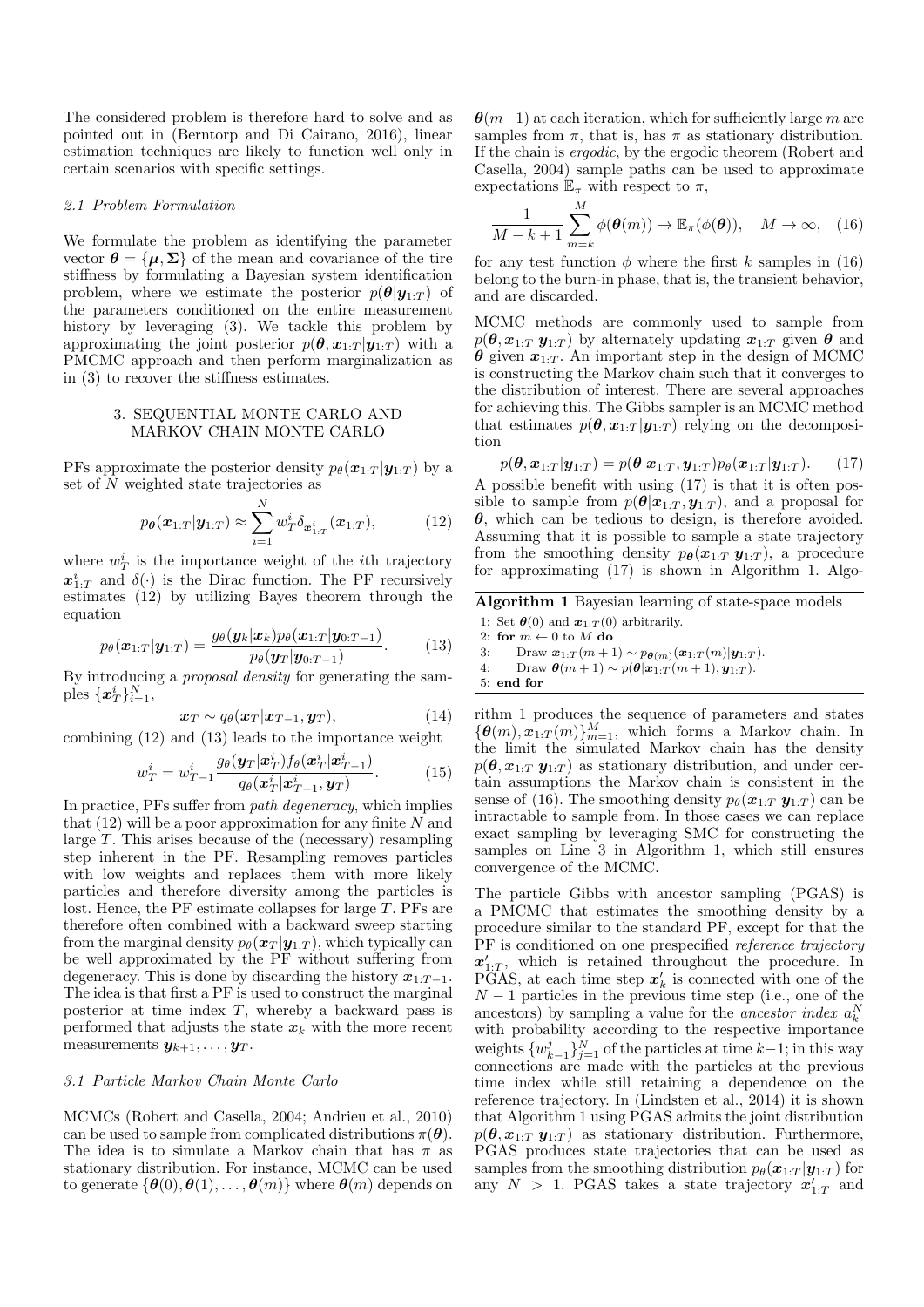maps it onto another trajectory  $x_1 \tau$  and can therefore be viewed as a Markov kernel defined on the space of state trajectories.

#### 4. PGAS BASED ON CONDITIONAL-INPUT PARTICLE FILTER FOR PARAMETER LEARNING

PGAS is based on a conditional particle filter with ancestral sampling (CPF-AS), where the conditioning is done with respect to the state trajectory. However, when PGAS is used for the purpose of learning  $\theta$ , it can be inconvenient to condition on  $x_{1:T}$ . One reason is that to generate the samples on Line 4 in Algorithm 1, inversion of parts of the dynamics is typically necessary. However, in practice this inversion can be avoided. To this end, this section formulates our modified PGAS for learning  $\theta$ , which we apply to tire–road friction estimation.

Instead of only storing the ancestral states, resulting in the output state trajectory on Line 3 in Algorithm 1, we also store the noise-input sequence corresponding to the ancestral trajectories. The PGAS kernel is summarized in Algorithm 2. Then, the noise-input sequence is used to update the posterior density of the parameters on Line 4 in Algorithm 1. The only differences in Algorithm 2 compared with standard PGAS are in Lines 4, 7, 11, and 16, which are omitted in standard PGAS. However, this small modification has implications in practical applications of the framework. We will demonstrate the method in the next section. For an extensive discussion of particle ancestor sampling in nearly degenerate models and methods to alleviate this, see (Lindsten et al., 2015).

## Algorithm 2 PGAS kernel

**Initialize:** Draw  $\{x_1^i\}_{i=1}^{N-1} \sim p(x_1)$  and set  $x_1^N = x_1^{\prime}$ ,  ${w_1^i}_{i=1}^N = g_{\theta}(y_0|x_0^i).$ 1: for  $k \leftarrow 2$  to T do 2: **for**  $i \leftarrow 1$  to  $N - 1$  **do**<br>3: Draw  $a_i^i$ , with  $\mathbb{P}(a_i^i)$ 3: Draw  $a_k^i$  with  $\mathbb{P}(a_k^i = j) \propto w_{k-1}^j$ . 4: Draw  $\{x_k^i, v_{k-1}^i\} \sim q_{\boldsymbol{\theta}}(x_k | x_{k-1}^{a_k^i}, y_k).$ 5: end for 6: Set  $\boldsymbol{x}_{k_{r}}^{N}=\boldsymbol{x}_{k}'$ . 7: Set  $v_{k-1}^N = v'_{k-1}$ . 8: Draw  $a_k^N$  with  $\mathbb{P}(a_k^N = j) \propto w_{k-1}^j f_{\theta}(\boldsymbol{x}_k' | \boldsymbol{x}_{k-1}^j).$ 9: **for**  $i \leftarrow 1$  to N do 10: Set  $\mathbf{x}_{1:k}^i = \{\mathbf{x}_{1:k}^{a_k^i}, \mathbf{x}_k^i\}.$ 11: Set  $\mathbf{v}_{0:k-1}^i = \{v_{0:k-2}^{a_k^i}, v_{k-1}^i\}.$ 12: Set  $w_k^i \propto g_{\theta}(\mathbf{y}_k|\mathbf{x}_k^i) f_{\theta}(\mathbf{x}_k^i|\mathbf{x}_{k-1}^i) / q_{\theta}(\mathbf{x}_k^i|\mathbf{x}_{k-1}^i, \mathbf{y}_k)$ . 13: end for 14: end for 15: Draw *J* with  $\mathbb{P}(i = J) \propto w_T^i$ . 16: Set  $\mathbf{x}'_{1:T} = \mathbf{x}^J_{1:T}, \mathbf{v}'_{0:T-1} = \mathbf{v}^J_{0:T-1}.$ Output:  $\{x'_{1:T}, v'_{0:T-1}\}$ 

## 5. PGAS FOR ROAD-FRICTION ESTIMATION

Because the tire-stiffness parameters  $\theta = {\mu, \Sigma}$  are modeled as Gaussian process noise, we can assign a conjugate prior (Murphy, 2007) to the prior  $\pi(\theta)$  of the parameters. If a prior distribution belongs to the same family as the posterior distribution, the prior is conjugate to the likelihood. For Gaussian distributed data  $v$  we can use a Normal-inverse Wishart distribution as conjugate prior for the mean and covariance according to  $\boldsymbol{\theta} \sim \text{NiW}(\boldsymbol{\mu}_0, \lambda, \Psi, \nu)$ , where  $\{\boldsymbol{\mu}_0, \lambda, \Psi, \nu\}$  are the hyperparameters of the Normal-inverse Wishart. The resulting posterior distribution for the mean and covariance will also be a Normal-inverse Wishart,

$$
\boldsymbol{\theta}|\boldsymbol{v} \sim \text{NiW}(\boldsymbol{\mu}_T, \lambda_T, \Psi_T, \nu_T), \tag{18}
$$

where the hyperparameters are (Murphy, 2007)

$$
\mu_T = \frac{\lambda \mu_0 + (T+1)\bar{v}}{\lambda + T},
$$
  
\n
$$
\lambda_T = \lambda + T,
$$
  
\n
$$
\nu_T = \nu + T,
$$
  
\n
$$
\Psi_T = \Psi + S + \frac{\lambda T}{\lambda + t} (\bar{v} - \mu_0)^T (\bar{v} - \mu_0),
$$

in which

$$
\bar{\boldsymbol{v}} = \frac{1}{T}\sum_{k=1}^T \boldsymbol{v}_k, \quad \boldsymbol{S} = \sum_{k=1}^T (\boldsymbol{v}_k - \bar{\boldsymbol{v}}) (\boldsymbol{v}_k - \bar{\boldsymbol{v}})^{\mathrm{T}}
$$

are the mean and scatter matrix, respectively. Hence, samples from  $p(\theta|\mathbf{x}_{1:T}, \mathbf{y}_{1:T}) = p(\theta|\mathbf{v}_{0:T-1})$  in Algorithm 1 are generated from (18).

In the underlying CPF, the total number of states to estimate consists of the vehicle state and the bias state. The CPF therefore targets the joint posterior density  $p(\mathbf{x}_{1:k}, \mathbf{b}_k | \mathbf{y}_{1:k})$  at each time step k to create the reference trajectory necessary for estimating the tire-stiffness parameters. The joint posterior can be decomposed as

$$
p(\mathbf{b}_k, \mathbf{x}_{1:k} | \mathbf{y}_{1:k}) = p(\mathbf{b}_k | \mathbf{x}_{1:k}, \mathbf{y}_{1:k}) p(\mathbf{x}_{1:k} | \mathbf{y}_{1:k}).
$$
 (19)

Thus, the computation of the joint posterior can be done recursively by alternately estimating the vehicle state and the bias state.

Estimating the Vehicle State Choosing a proper proposal density (14) is important for reliable performance of any PF implementation, because the proposal alone determines how the particles are predicted. A suboptimal but rather common choice that is used in the bootstrap PF (Gordon et al., 1993) is to use the dynamics (1a) for propagating the particles. Because the inertial sensors introduce a dependence between the process noise and the measurement noise, the standard proposal needs to be modified to account for such dependence (Saha and Gustafsson, 2012). Since we model the unknown part of the stiffness parameters as a Gaussian random variable, this results in the Gaussian proposal

$$
q_{\theta}(\boldsymbol{x}_{k}|\boldsymbol{x}_{k-1},\boldsymbol{y}_{k-1}) =
$$
  

$$
\mathcal{N}\left(\boldsymbol{f}_{k} + \boldsymbol{g}_{k}\boldsymbol{\Sigma}\bar{\boldsymbol{g}}_{k}^{\mathrm{T}}(\bar{\boldsymbol{g}}_{k}\boldsymbol{\Sigma}\bar{\boldsymbol{g}}_{k}^{\mathrm{T}} + \boldsymbol{P}_{k} + \boldsymbol{R}_{k})^{-1}(\boldsymbol{y}_{k} - \boldsymbol{h}_{k} - \boldsymbol{b}_{k}),
$$
  

$$
\boldsymbol{g}_{k}(\boldsymbol{\Sigma} - \boldsymbol{\Sigma}\bar{\boldsymbol{g}}_{k}^{\mathrm{T}}(\bar{\boldsymbol{g}}_{k}\boldsymbol{\Sigma}\bar{\boldsymbol{g}}_{k}^{\mathrm{T}} + \boldsymbol{P}_{k} + \boldsymbol{R}_{k})^{-1}\bar{\boldsymbol{g}}\boldsymbol{\Sigma})\boldsymbol{g}_{k}^{\mathrm{T}}\right).
$$
(20)

Estimating the Bias The vehicle state only affects the bias state through the measurement equation (10), which is affine in  $b_k$  given the state trajectory  $x_{1:k}$ . Furthermore, the time evolution of the bias is described by a Gaussian random walk (9), which is linear and independent from the state. Hence, given the state trajectory, the posterior of the bias is a Gaussian according to

$$
p(\boldsymbol{b}_k|\boldsymbol{x}_{1:k},\boldsymbol{y}_{1:k}) = \mathcal{N}(\hat{\boldsymbol{b}}_{k|k},\boldsymbol{P}_{k|k}),
$$
(21)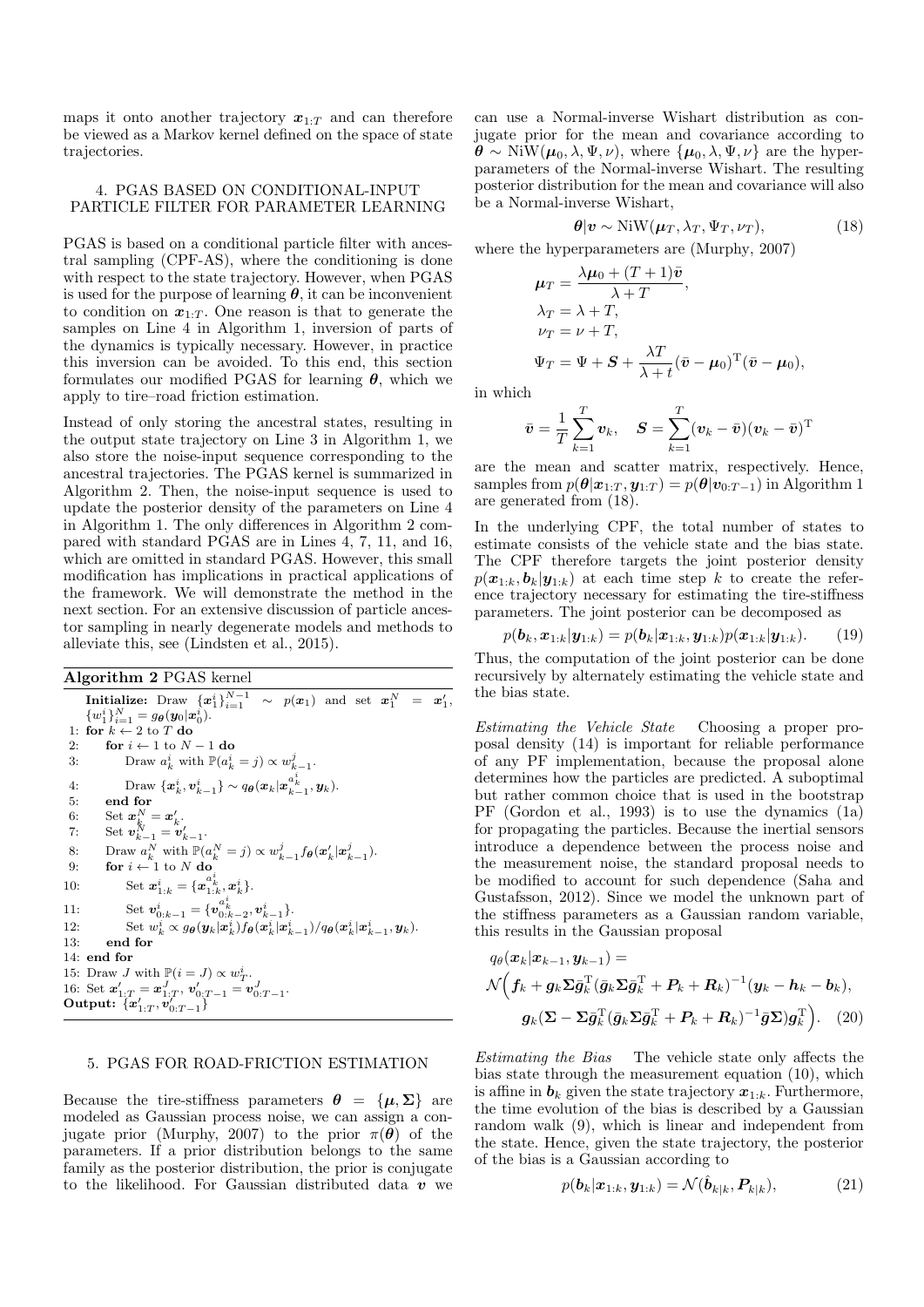where the mean and covariance are computed with a Kalman filter conditioned on the state trajectory  $x_{1:T}$ , resulting in the update equations

$$
\hat{\bm{b}}_{k+1|k} = \hat{\bm{b}}_{k|k}, \quad \bm{P}_{k+1} = \bm{P}_k + \bm{Q},
$$
\n(22)

for the time update and

$$
\hat{\boldsymbol{b}}_{k|k} = \hat{\boldsymbol{b}}_{k|k-1} + \boldsymbol{K}_k (\boldsymbol{y}_k - \boldsymbol{h}_k - \bar{\boldsymbol{g}}_k \boldsymbol{\mu} - \hat{\boldsymbol{b}}_{k|k-1}),
$$
\n
$$
\boldsymbol{P}_{k|k} = \boldsymbol{P}_{k|k-1} - \boldsymbol{K}_k \boldsymbol{S}_k^{-1} \boldsymbol{K}_k^{\mathrm{T}},
$$
\n
$$
\boldsymbol{K}_k = \boldsymbol{P}_{k|k-1} \boldsymbol{S}_k^{-1},
$$
\n
$$
\boldsymbol{S}_k = (\boldsymbol{P}_{k|k-1} + \boldsymbol{R} + \bar{\boldsymbol{g}}_k \boldsymbol{\Sigma} \bar{\boldsymbol{g}}_k^{\mathrm{T}}).
$$
\n(23)

for the measurement update, where (22), (23) are taken per particle.

We summarize the resulting PGAS for this specific application in Algorithm 3, which replaces the generic Algorithm 2 on Line 3 in Algorithm 1.

Algorithm 3 PGAS kernel for Tire-Stiffness Identification

**Initialize:** Draw  $\{x_1^i\}_{i=1}^{N-1} \sim p(x_1)$  and set  $x_1^N = x_1^{\prime}$ ,  ${w_1^i}_{i=1}^N = g_{\boldsymbol{\theta}}(\boldsymbol{y}_0|\boldsymbol{x}_0^i).$ 1: for  $k \leftarrow 2$  to T do<br>2: for  $i \leftarrow 1$  to N 2: **for**  $i \leftarrow 1$  to  $N - 1$  **do**<br>3: Draw  $a_i^i$  with  $\mathbb{P}(a_i^i)$ 3: Draw  $a_k^i$  with  $\mathbb{P}(a_k^i = j) \propto w_{k-1}^j$ . 4: Measurement update of bias ancestor  $a_k^i$  using (23). 5: Draw  $\{x_k^i, v_{k-1}^i\} \sim q_{\theta}(x_k|x_{k-1}^{a_{k}^i}, y_{k-1})$  using (20). 6: Predict bias statistics from ancestor  $a_k^i$  using (22). 7: end for  $8: \qquad \text{Set } \boldsymbol{x}_{k}^{N}=\boldsymbol{x}_{k}'.$ 9: Set  $v_{k-1}^N = v'_{k-1}$ . 10: Draw  $a_k^N$  with  $\mathbb{P}(a_k^N = j) \propto w_{k-1}^j f_{\theta}(\boldsymbol{x}_k' | \boldsymbol{x}_{k-1}^j)$  using (8). 11: **for**  $i \leftarrow 1$  to N do 12: Set  $\mathbf{x}_{1:k}^i = \{\mathbf{x}_{1:k}^{a_k^i}, \mathbf{x}_k^i\}.$ 13: Set  $\mathbf{v}_{0:k-1}^i = \{v_{0:k-2}^{a_k^i}, v_{k-1}^i\}.$ 14: Set  $w_k^i \propto g_\theta(\mathbf{y}_k|\mathbf{x}_k^i) f_\theta(\mathbf{x}_k^i|\mathbf{x}_{k-1}^i) / q_\theta(\mathbf{x}_k^i|\mathbf{x}_{k-1}^i, \mathbf{y}_k)$  using  $(8)$ ,  $(10)$ , and  $(20)$ . 15: end for 16: end for 17: Draw *J* with  $\mathbb{P}(i = J) \propto w_T^i$ . 18: Set  $\mathbf{x}'_{1:T} = \mathbf{x}^J_{1:T}, \mathbf{v}'_{0:T-1} = \mathbf{v}^J_{0:T-1}.$ Output:  $\{x'_{1:T}, v'_{0:T-1}\}$ 

#### 5.1 Experimental Results

We have used a mid-size SUV, equipped with state-of-theart validation equipment, to gather data. The parameters of the vehicle model are extracted from data sheets and experimental validation. The vehicle is equipped with state-of-the-art sensors, only used to verify the algorithm, and the ground truth of the lateral stiffness parameters has previously been obtained by extensive vehicle experiments. The model (5) assumes knowledge of the front-wheel steering angle, which is not measured. However, the angle of the steering wheel, available from the CAN bus, is converted to a steering angle of the front wheel using a constant gear ratio. The stiffness values are initialized to 50% of the true values. Note that we also tried the original formulation of PGAS, but the convergence was not reliable enough and the results are therefore omitted.

The data set consists of normal driving on a regular dry asphalt road and is about 300 seconds long. We stress that this data set is collected from a period of regular driving on a standard two-lane road and was not gathered for the purpose of this experiment. The road requires only light steering, which reduces observability, and it contains nonzero inclination and bank angles, which are not explicitly accounted for in the current implementation. Thus, the dataset also tests how robust the algorithm is to these unmodeled effects.

Fig. 1 displays the estimated mean and standard deviation of the cornering stiffness for both wheel axles when executing Algorithm 1 using  $M = 5000$  iterations. The underlying CPF in Algorithm 3 uses  $N = 400$  particles. The measurements are gathered at 100 Hz, which is also the time step used in the discretization of the dynamics. Thus, the CPF executes for  $T = 30,000$  time steps. The tirestiffness estimates converge very close to the true values and the estimated standard deviation is about 8% of the true value. It is interesting to compare with stiffness values obtained on different surfaces. It is difficult to give exact thresholds on how much the stiffness values differ between different surfaces, because they depend on a number of things, such as the specific tire, the evenness of the actual road stretch, and more. However, it is still possible to deduct that the stiffness values between snow and dry asphalt differ about a factor of two, and the corresponding differences between dry and wet asphalt are in the order of 20% (Svendenius, 2007). Hence, it is obvious from Fig. 1 that the algorithm can distinguish between dry asphalt and snow on this particular data set. Furthermore, it is likely that it can distinguish dry and wet asphalt with high certainty, although more tests have to be made to verify this statement.

In Fig. 2 we show the resulting posterior estimate (i.e.,  $p(\theta|\mathbf{y}_{1:T})$  of the tire stiffness, excluding the burn-in phase, normalized with respect to the true values. Note that although the ground-truth values have been calibrated using high-precision instruments, also the ground truth has some inherent uncertainty because of, for example, slight variations in tire load, tire pressure, and temperature, between the time of calibration and the time of collection of the considered data set. The posterior means are the red dashed vertical lines. In the upper plot, the error compared with the true value is about  $3\%$ . The rear lateral stiffness estimate deviates less than 1%, which is remarkable considering that the method only uses production sensors and that the data set has not been gathered for the purpose of identifying the tire stiffness.

#### 6. CONCLUSION

The main contribution of this paper is adaptation and implementation of the particle Gibbs with ancestor sampling for identification of the cornering stiffness parameter that are necessary in many advanced vehicle-control and estimation applications. The method only uses inertial and wheel-speed sensors, which are typically installed in production vehicles. We explained how to implement the underlying conditional particle filter for this application. The method was verified on a three minute long data set taken from a test drive on dry asphalt. The experimental results on dry asphalt show that the method leads to stiffness estimates that deviate less than 1% from the true values after the transient phase. It is future work to fully evaluate the algorithm on more data sets and vehicle